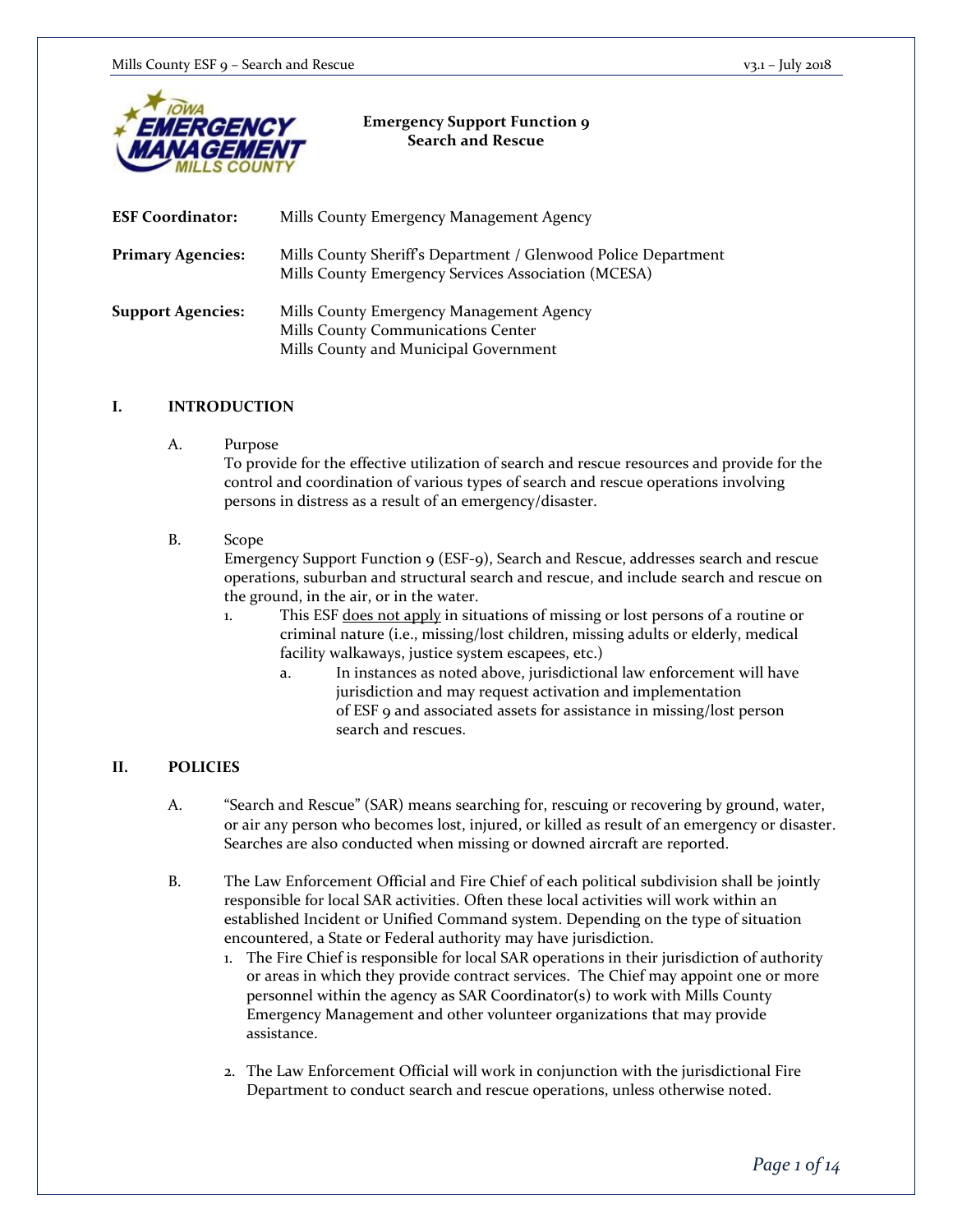- C. All activities within ESF-9, Search and Rescue, will be conducted in accordance with the National Incident Management System (NIMS) and will utilize the Incident Command System (ICS).
- D. Local jurisdictions have the responsibility to establish criteria and standards for emergency workers whom they register to support this function. Criteria may include the demonstrated proficiency to perform emergency activities as indicated by assignment and personnel class.
- E. Personnel assigned will perform only those operations and techniques regarding any technical search and rescue that is commensurate with their training and qualifications.

## **III. CONCEPT OF OPERATIONS**

- A. The Mills County Emergency Operations Center (EOC) may be activated to provide coordination, technical and administrative support to SAR operations. The State Emergency Operations Center (SEOC) may be activated to support local efforts depending on the scope of the disaster.
- B. Coordination from the incident scene or from the Mills County EOC to the State EOC will be through the normal radio, telephone capabilities, and WebEOC, augmented by back-up direction and control systems. Incident Command utilizes all communications means necessary and available to carry out effective SAR operations.
- C. The county may not be able to provide all necessary equipment or manpower for all types of SAR missions. Mobile support units may be available may be available from neighboring jurisdictions and requested as part of an established MOU or though IMAC. Additionally, Iowa Homeland Security and Emergency Management Division (HSEMD) may ensure and support maximum SAR efforts. All requests for outside resources will be made through the Mills County Emergency Management Agency/EOC.
- D. Ground Search and Rescue
	- 1. Once identified that search and rescue operations must be conducted to account for the public involved in disaster, the assigned SAR Coordinator, in collaboration with response partners will establish a SAR plan. This plan will grid or geographically identify areas of SAR operations and ensure SAR ops are conducted in a systematic manner.
	- 2. Mutual Aid assistance for SAR, including technical support will be identified and requested through the Mills County EOC.
	- 3. Air support or reconnaissance to assist ground teams may be requested through the Mills County EOC.
- E. Water Search and Rescue
	- 1. Local Fire and Rescue will initially establish a field incident command structure. If additional assets or specialty Water SAR resources are required, the Mills County EOC will contact IMAC partners and HSEMD to meet the requirements unless existing agreements for water search and rescue exist. See attachment 9.5.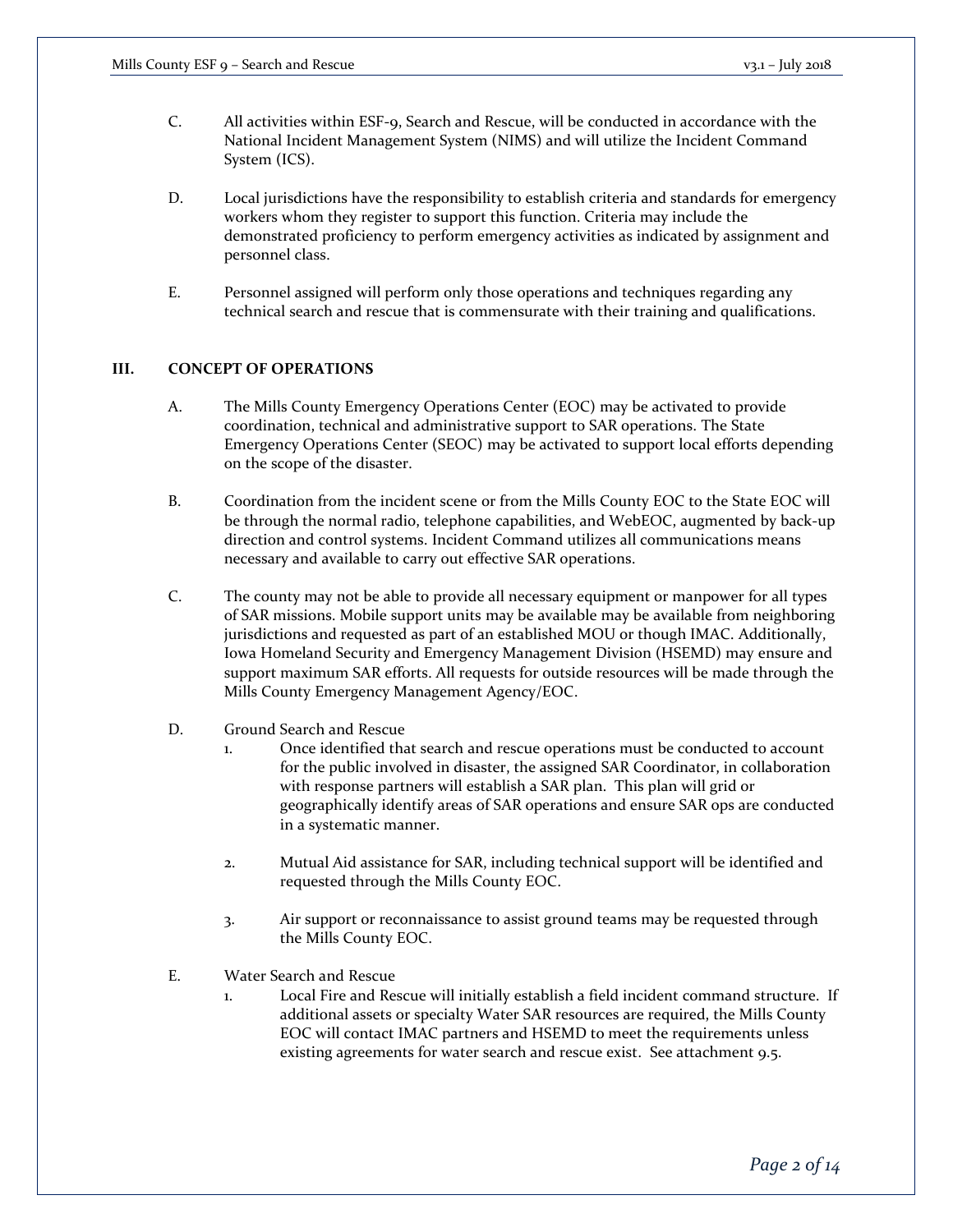- 2. If indicated and needed, underwater evidence searches will be coordinated by the SAR Coordinator under the direction of the jurisdictional law enforcement agency.
- F. Downed Aircraft Search and Rescue
	- 1. Local law enforcement would primarily be the lead agency in search for downed or missing aircraft when there is a reasonable likelihood that the craft is located within their jurisdiction. If the aircraft is confirmed as downed, the incident becomes a ground SAR operation under the direction of a Unified Command structure comprised of the jurisdictional law enforcement and fire-rescue agency.
	- 2. Emergency Management will be notified of all suspected or confirmed missing aircraft and will activate the Mills County EOC as needed. Contact with HSEMD will be made if external resources are required. State resources assigned will fall within the established local incident command structure.
	- 3. Emergency Management will serve as the Liaison Officer to State, Federal, and Military Officials in missing or downed aircraft incidents.
	- 4. Local response agencies will play a support role in response to reports of federal government or military aircraft that are missing, relinquishing command upon notice of the military or federal official assigned.
- G. Air Search & Rescue
	- 1. Some areas may require air support or aircraft may be the primary tool for widearea or rough-terrain search and rescue operations.
	- 2. The SAR Coordinator will appoint an Air Operations Branch Director to coordinate air support when multiple aircraft will be used. The Air Ops Branch Director will focus on communications and search pattern coordination.
- H. Technical Search & Rescue
	- 1. As a result of disaster or other incidents, technical search and rescue techniques or equipment may be required. These operations require qualified personnel trained in specialty techniques and equipment. Such responses may include, but are not limited to: confined space entry, rope or high angle rope rescue, trench rescue, building collapse rescue, and swift/floodwater rescue.
	- 2. Local emergency responders must be trained to identify the situations that require these specialty skill sets in order to obtain appropriate assistance to meet the needs of the citizens as well as to protect emergency responders or well intentioned community volunteers from attempting rescues in situations that poses unique hazards and risks.
	- 3. Technical SAR Teams may be available from neighboring jurisdictions and requested as part of an established MOU or though IMAC. Additionally, HSEMD may deploy Iowa Task Force 1 USAR when determined appropriate or request a FEMA USAR Task Force(s) when indicated. These requests will be made through the Mills County EOC.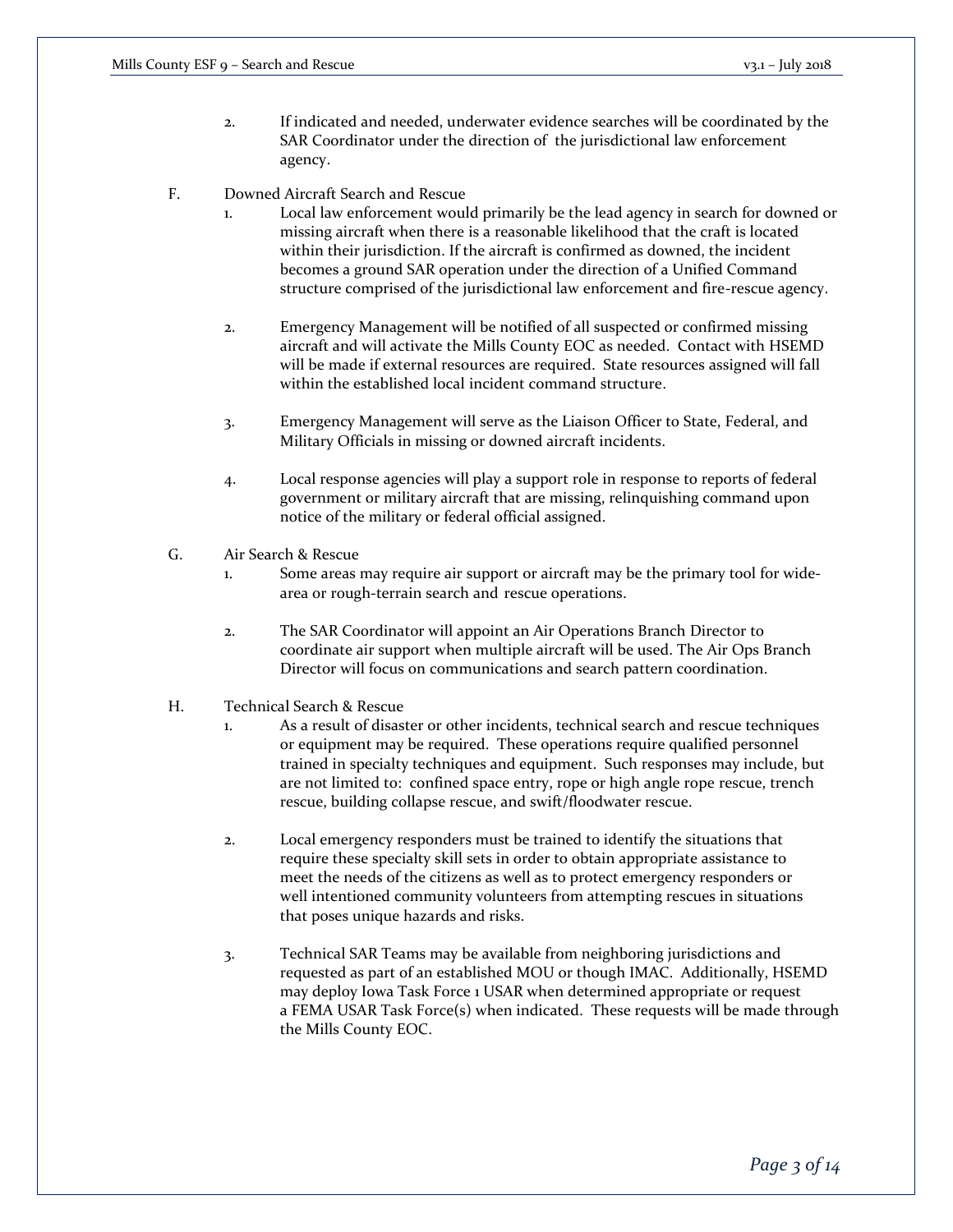## **IV. RESPONSIBILITIES**

- A. Mills County Sheriff Dept / Glenwood Police Dept. / Mills County ESA
	- 1. Responsible for and commands SAR operations.
	- 2. Identifies the resource requirements.
	- 3. Requests needed resources from Mills County Emergency Management (i.e. communications gear, mobility units, mass casualty supplies, welfare counseling, and sustenance).
	- 4. Coordinates SAR activities and training with volunteer organizations.
	- 5. Provides personnel for SAR activities under the direction and control of the jurisdictional incident commander.
	- 6. Maintains policies and procedures for response to SAR incidents.
- B. Mills County Emergency Management
	- 1. Organizes, trains and administers SAR coordination.
	- 2. Mills County Emergency Management Agency is the administrative and logistical arm of SAR.
	- 3. Registers trained professional and/or volunteers involved in SAR.
	- 4. Requests state and federal assistance as needed.
- C. Mills County Communications Center / Mills County and Municipal Government Other local and Voluntary Agencies/Organizations
	- 1. Assists and supports SAR operations when requested and as feasible.

## **V. PHASES OF EMERGENCY MANAGEMENT**

- A. Preparedness
	- 1. Mills County Sheriff Dept. / Glenwood Police Dept. / Mills County ESA
		- a. Appoint a SAR Coordinator who is capable of maintaining SAR field operations and serving as advisor to local SAR units.
		- b. Assess equipment and training needs.
		- c. Maintain and distribute call-out list.
	- 2. Mills County Emergency Management
		- a. Perform SAR administrative functions and serve as administrative advisor to local SAR units.
		- b. Maintain an operational Mills County EOC and EOC Operating Procedures.
		- c. Maintain a SAR personnel/resource list, including local / state / federal information.
	- 3. Mills County Communications Center / Mills County and Municipal Government Other local and Voluntary Agencies/Organizations
		- a. Maintain emergency operating procedures.
		- b. Maintain personnel and equipment resource lists.
		- c. Maintain an updated call-out list with procedures for implementation.
		- d. Assist with the recruiting and training of SAR volunteers.
		- e. Assess equipment and training needs. Ensure that equipment is in proper working order and response personnel retain proper certification to meet state and local requirements.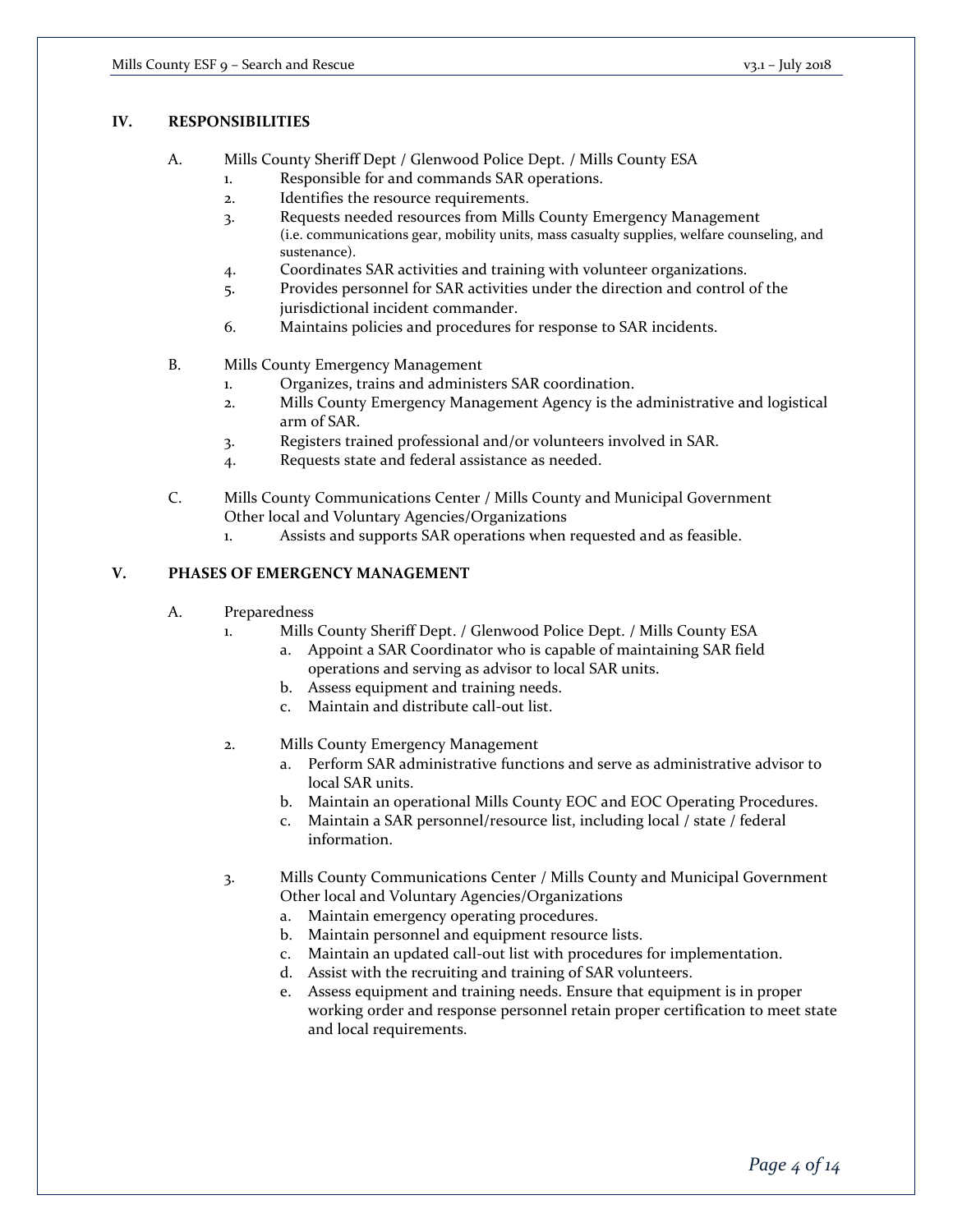- B. Response
	- 1. SAR Coordinator
		- a. Reports to an incident site integrating into the existing incident command structure, assume supervision of SAR operations or establish incident command, as appropriate.
		- b. Notifies appropriate SAR units of activation. May request emergency management to assist with this function.
		- c. Requests additional resources, as needed. Resource requests should be made through the normal emergency management channels.
		- d. Responsible for maintaining a log of SAR activities during the mission.
	- 2. Mills County Sheriff's Department and Glenwood Police Department
		- a. Provide requested assistance to SAR Operations.
		- b. May command and conduct SAR operations under appropriate conditions.
	- 3. Mills County Emergency Management
		- a. Activates the Mills County EOC, if appropriate, and/or establishes necessary communications support.
		- b. Coordinates local SAR resources, as necessary.
		- c. Submits requests to HSEMD for additional resources when local capabilities are exceeded.
		- d. Supports SAR operations as needed.
	- 4. Fire Departments
		- a. Provides for rescue operations commensurate with the availability of equipment and the degree of specialized training.
- C. Recovery
	- 1. SAR Coordinator
		- a. Ensures mission is complete and all personnel are accounted for.
		- b. Ensures that equipment is returned to good working order and all personnel are accounted for.
		- c. Provides appropriate data to ensure after action review of SAR Operations.
	- 2. All Organizations
		- a. Continues SAR mission until subject(s) has been located or the SAR Coordinator terminates the search.
		- b. Restores equipment, vehicles, etc., to a state of operational readiness.
		- c. Attends critique of SAR mission, as requested by the SAR Coordinator.

## **VI. ATTACHMENTS**

| ESF Attachment 9a. | <b>Emergency Response Checklist</b>     |
|--------------------|-----------------------------------------|
| ESF Attachment 9b. | <b>Basic SAR Field Operations Guide</b> |
| ESF Attachment 9c. | <b>Structural Triage Marking System</b> |
| ESF Attachment 9d. | Search Assessment Marking System        |
| ESF Attachment 9e. | MOUs with Water Search and Rescue Teams |
| ESF Attachment 9f. | SAR Forms and Logs                      |

## **VI. ESF REFERENCE DOCUMENTS (FOUND IN BASIC PLAN)**

ESF Reference Doc 7.1 Resource Lists (Address, Phone, Email, etc)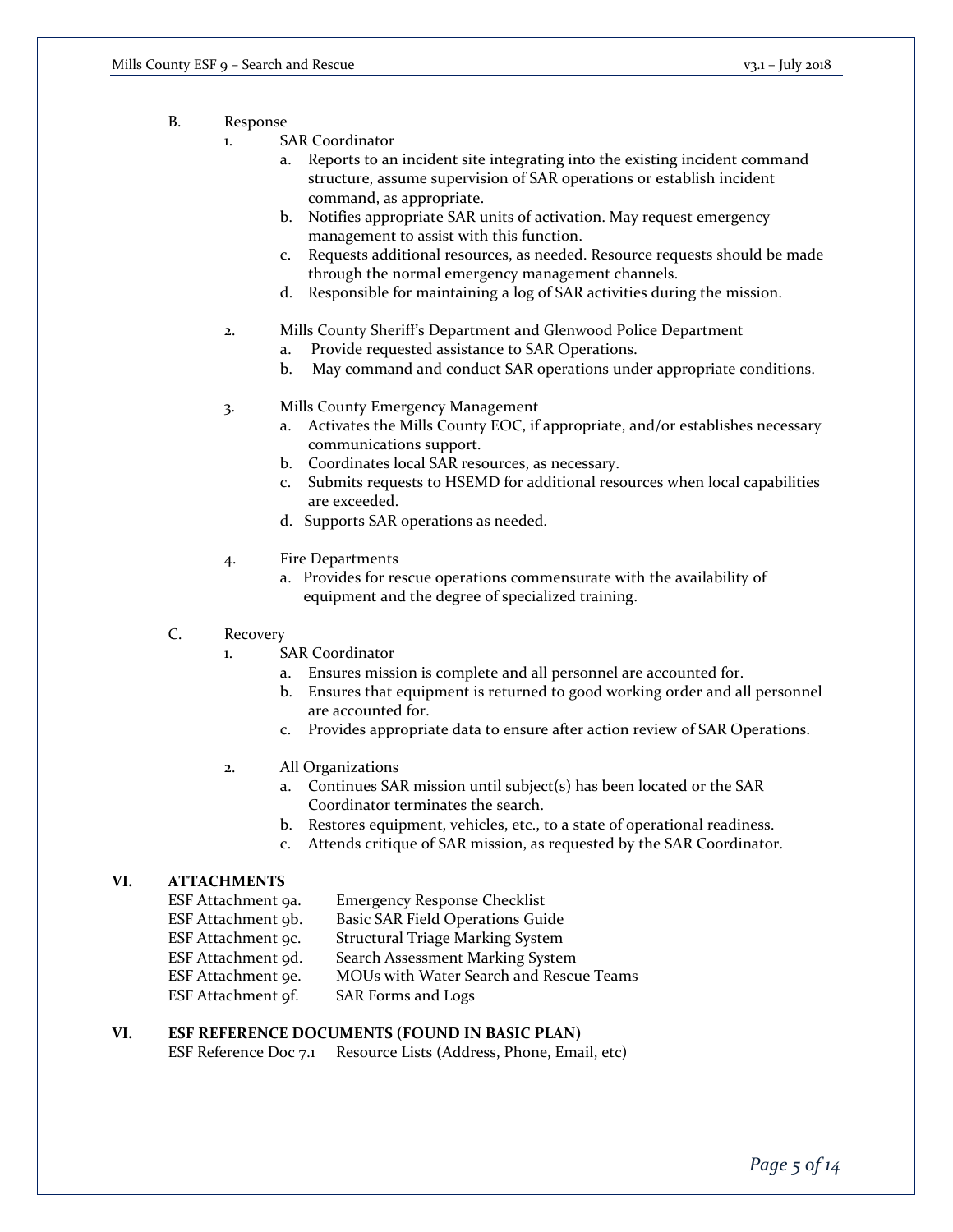# **ESF Attachment 9a.**

# **Emergency Response Checklist – Search and Rescue**

| <b>Emergency Response Checklist - Search and Rescue</b>                                                                  |                                                                                                                                                                                                                                                                                                                                                                                                                                                                                    |  |  |  |
|--------------------------------------------------------------------------------------------------------------------------|------------------------------------------------------------------------------------------------------------------------------------------------------------------------------------------------------------------------------------------------------------------------------------------------------------------------------------------------------------------------------------------------------------------------------------------------------------------------------------|--|--|--|
| <b>Emergency Management Phase</b>                                                                                        | <b>Actions</b>                                                                                                                                                                                                                                                                                                                                                                                                                                                                     |  |  |  |
| <b>Mitigation</b><br>Activities designed to prevent or<br>lessen the effects of a hazard.                                | Review the hazards most likely to affect the County and<br>identify potential vulnerabilities in the search and rescue<br>function.<br>Develop plans to overcome these deficiencies (i.e., new<br>equipment, training, mutual aid procedures).                                                                                                                                                                                                                                     |  |  |  |
| <b>Preparedness</b><br>Activities designed to improve<br>Readiness capabilities.                                         | Maintain this ESF as well as supporting operating<br>procedures and guidelines.<br>Ensure personnel receive appropriate emergency<br>operations<br>training.<br>Ensure mutual aid agreements are in place with<br>surrounding jurisdictions with needed SAR resources.<br>Develop and maintain mutual aid agreements with private<br>area resources that could be useful during search and<br>rescue operations.<br>Participate in Emergency Management training and<br>exercises. |  |  |  |
| <b>Response</b><br>Activities designed to save lives, protect property<br>and contain the effects of an event.           | Respond as required on a priority basis.<br>Activate mutual aid if needed.<br>Coordinate activities with other responding agencies.<br>Coordinate with search and rescue elements responding<br>from outside the jurisdiction.<br>Alert or activate off-duty and auxiliary personnel as<br>required by the emergency.<br>Conduct other specific response actions as dictated by the<br>situation.                                                                                  |  |  |  |
| Recovery<br>Activities designed to ensure continued<br>public safety and return the community<br>to pre-disaster levels. | Replenish supplies and repair damaged equipment.<br>Continue all activities in coordination with the EOC based<br>on the requirements of the incident.<br>Participate in after-action briefings and develop after-<br>action<br>reports.<br>Make necessary changes in this ESF and supporting<br>plans and procedures.                                                                                                                                                             |  |  |  |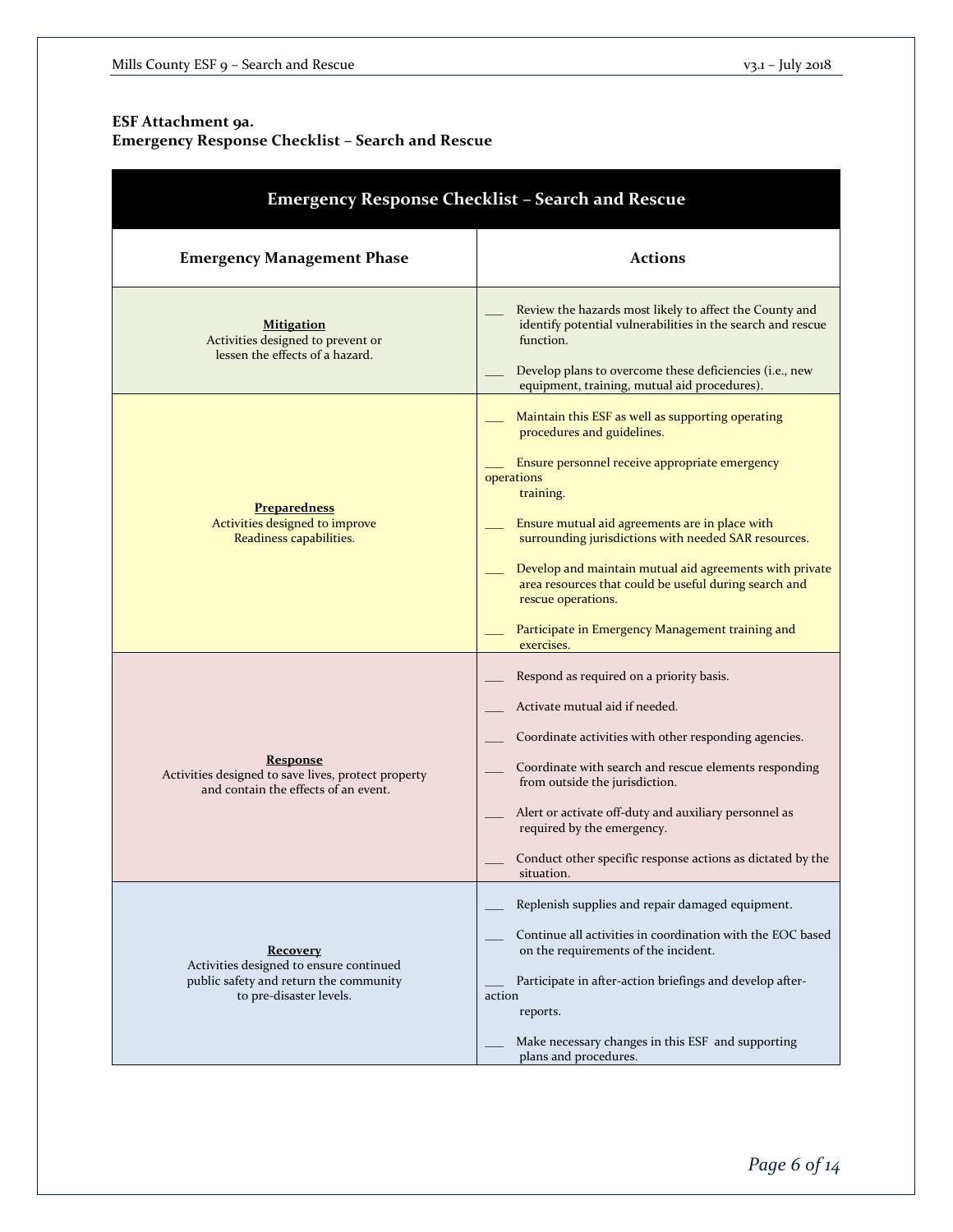### **ESF Attachment 9b. Basic SAR Field Operations Guide (FOG)**

## **COLLAPSE**

*Attachment 9b. is intended for use by trained personnel and as an operational/planning tool. Responders shall not perform any skills beyond their training qualification(s).* 

#### **ON ARRIVAL:**

Determine structural stability prior to ANY entry. Assess type of collapse and void area potentials. Check for or control damaged utilities, gas flow, and electrical lines. Triage and treat any visible surface victims. Use FEMA marking system for assessment. Determine shoring and expertise needed. Assess hazards: overhead (hanging floors, walls, wires, poles), surface (lines down, flooding, holes), below grade (shafts, electric, gas, etc.). *Contact Technical Rescue Team and Structural Engineer as appropriate.* 

## **INITIAL VICTIM LOCATING:**

Interview survivors.

Check position of offices, bedrooms, collection points.

Shut off any heavy equipment to aid "tap & listen" searches.

Call technical teams for specialized devices (vibration, sound, and video).

Start mapping area and incident (drawing of scene, estimate victim locations, identify hazards & utilities on map). Check obvious voids.

#### **RESOURCES:**

Deploy local SAR Teams or those identified in Mills County EOP.

Consider using public works personnel and equipment for assistance.

If necessary, request activation of State and/or FEMA USAR Teams.

Obtain list of private contractors for heavy equipment, shoring materials, structural engineers, etc.

Strictly maintain site security and tight perimeters.

Key EMS personnel into review of crush injury guidelines and ready appropriate equipment.

An approved credentialing / controlled entry system shall be used for all personnel.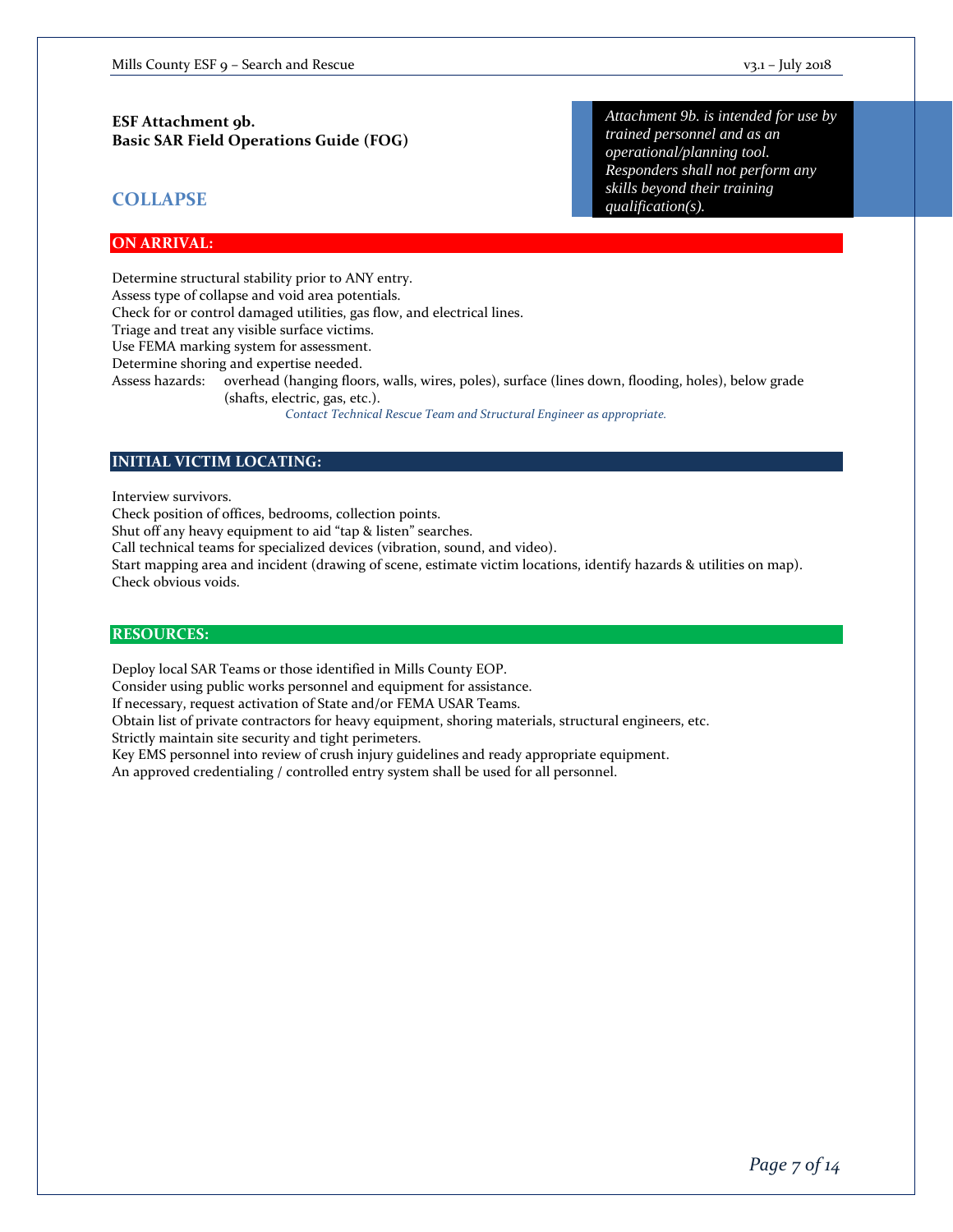*skills beyond their training* 

*qualification(s).* 

## **CONFINED SPACE**

### **ON ARRIVAL:**

NO ONE INTO CONFINED SPACE UNTIL ASSESSMENTS COMPLETE

Secure scene – no unauthorized entry through perimeter.

Identify any immediate outer hazards.

Secure the competent person on scene, if possible (person with location knowledge/information).

Determine number of victims and probable location.

Deploy or request qualified confined space entry personnel and secure entry permit, as applicable.

Determine: hazardous products in the space, type of hazards (mechanical, depth, electric, pneumatic), size and depth of area where victims are, structural stability of space and entry area.

Diagram the space and exits.

Secure appropriate resources for rescue (monitoring equipment, accountability system, communications, ventilation, PPE/respiratory protection, retrieval equipment).

#### **PRE-ENTRY:**

Establish safe perimeter. Ensure accountability system is understood. Test atmosphere (flammable, toxic, oxygen level). Perform proper ventilation. Secure all hazards, use lockouts and guards. Review action plan and emergency plan.

#### **RESCUE:**

Review primary and back-up plan. Ensure entry team is ready:

- proper PPE
- personnel accountability
- explosion proof lighting/communications
- test communications
- respiratory systems in place/functional
- air monitoring in place/functional
- retrieval harness on, secure
- retrieval and back-up systems functional

Ensure back-up team is ready (with all above steps checked). Conduct victim location/triage-assessment/packaging/extrication.

FOLLOW OSHA AND DEPARTMENT/TEAM GUIDELINES AT ALL TIMES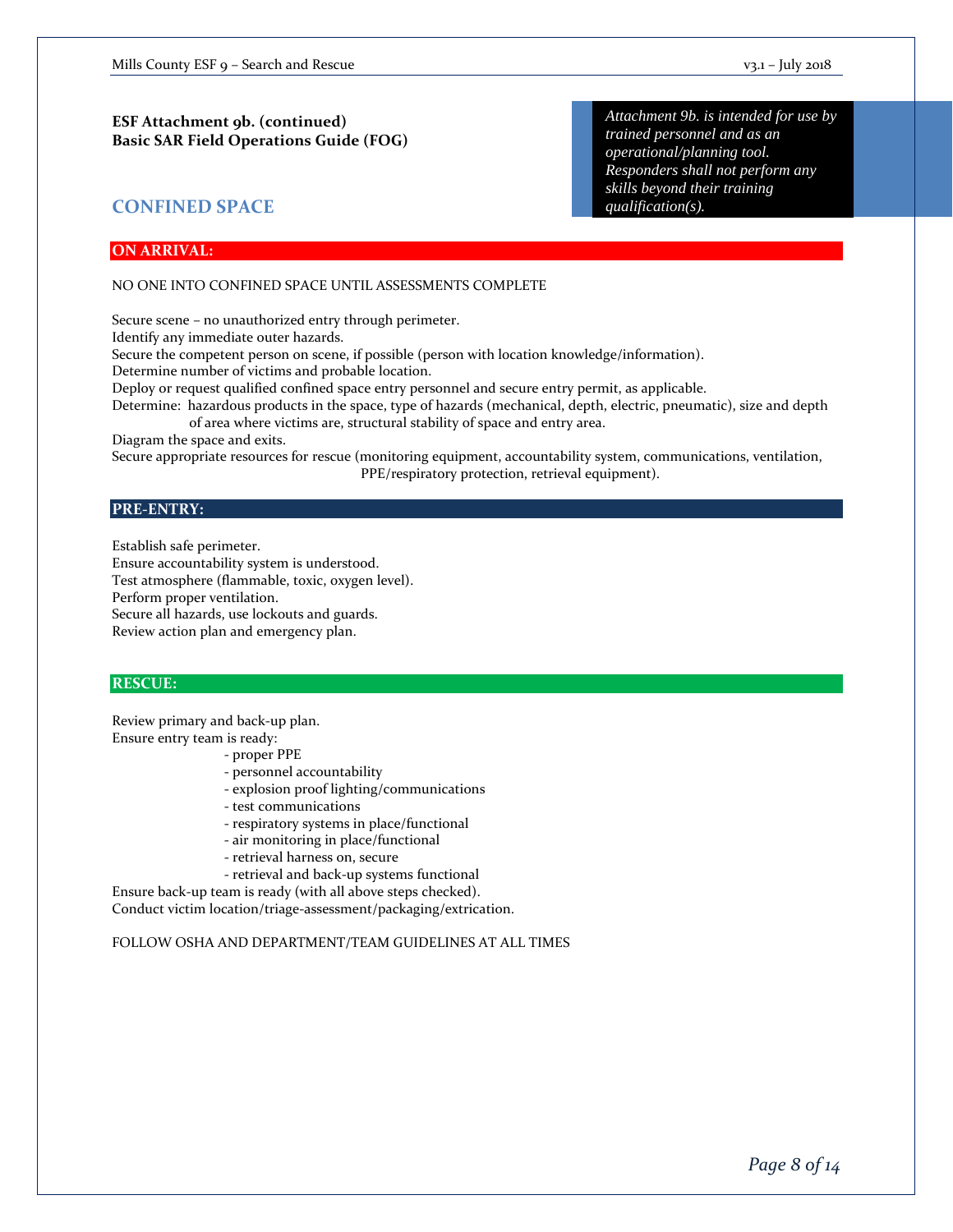## **TRENCH RESCUE**

*Attachment 9b. is intended for use by trained personnel and as an operational/planning tool. Responders shall not perform any skills beyond their training qualification(s).* 

#### **ON ARRIVAL:**

Stage apparatus a minimum 500 feet away. Turn off heavy equipment in the vicinity of the trench. Stop all traffic and trains in immediate area. Establish a safety perimeter and keep everyone out. Control crowd, utilize law enforcement for perimeter security. Stay out of trench unless properly qualified. If no local personnel available, contact closest SAR team with trench rescue qualifications. Determine shoring and additional expertise needed. Consider using available contractors/equipment assistance if deemed reliable.

#### **DETERMINE THE FOLLOWING:**

How long victim has been trapped. Who the competent person is on scene. Depth of trench at time of collapse. Width of trench and any equipment inside with the victim. Approximate location of victim (when not visible). Soil type, shoring being used (if any).

#### **ASSESS THE FOLLOWING HAZARDS:**

Weather and time of day (expect rain, consider heavy traffic, lighting needs, worker rehab). Water entering trench from below grade sources – need for pumps. Water runoff entering trench – need for dike & divert. Gas, hazmat, electrical or mechanical hazards present. Size and proximity of spoil pile (plan on moving it). Equipment in trench with victim. Consider medical needs of victim: hypothermia, crush injury, etc.).

*Command and Safety responsible for ensuring that shoring used for rescue is engineered to prove greatest safety for rescuers.*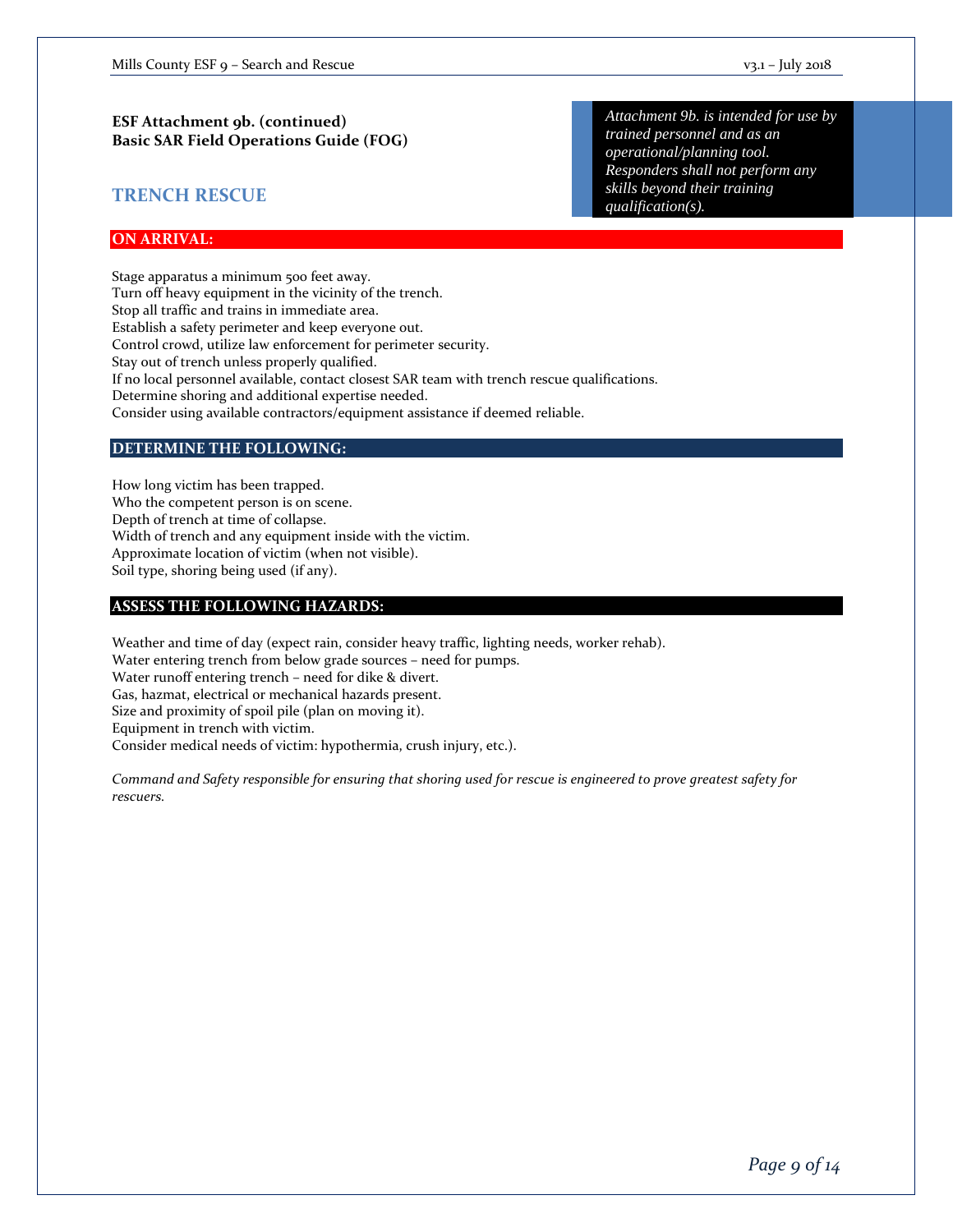## **ESF Attachment 9b. (continued) Basic SAR Field Operations Guide (FOG)**

**WATER RESCUE / SUBMERSION**

*Attachment 9b. is intended for use by trained personnel and as an operational/planning tool. Responders shall not perform any skills beyond their training qualification(s).* 

#### **DO NOT ATTEMPT RESCUE UNLESS PROPERLY TRAINED / EQUIPPED**

#### **INITIAL RESPONSE CREWS: PUT ALL PERSONNEL OPERATING NEAR WATER IN PERSONAL FLOTATION DEVICES**

#### **SUBMERGED VICTIMS - call qualified water rescue personnel and:**

Immediately interview potential witnesses.

Determine last seen point, and attempt to establish: victim location in reference to objects on shore, victim distance from shore.

Compare witness statements for probable victim location accuracy.

Recon for rope anchor points and launch points for water craft / divers.

#### **STRANDED VICTIMS – call qualified water rescue personnel and:**

Provide flotation device to victim if possible. Recon area for rope anchors and launch points. Consider deploying resources downstream. Consider calling for helicopter rescue (if available).

#### *REACH - THROW - ROW - TOW - GO - HELO*

#### **WATER RESCUE TEAM CONSIDERATIONS**

#### **Consider Response Mode: Rescue or Recovery**

- Time victim in the water (submerses)

- Water temperature ( $>40$ F for  $>15$  minutes = diminished chance of survival)
- Circumstances (entrapment, treading water, trauma)
- Resources and personnel qualifications/experience
- Availability of back-up divers
- Patient age and health profile

#### **Physical (scene) evaluation:**

- Potential underwater obstructions
- Suitability of shore for operations
- Water velocity (CFM)
- Depth and visibility
- Dangers (low-head dams, cables, hydraulics, etc)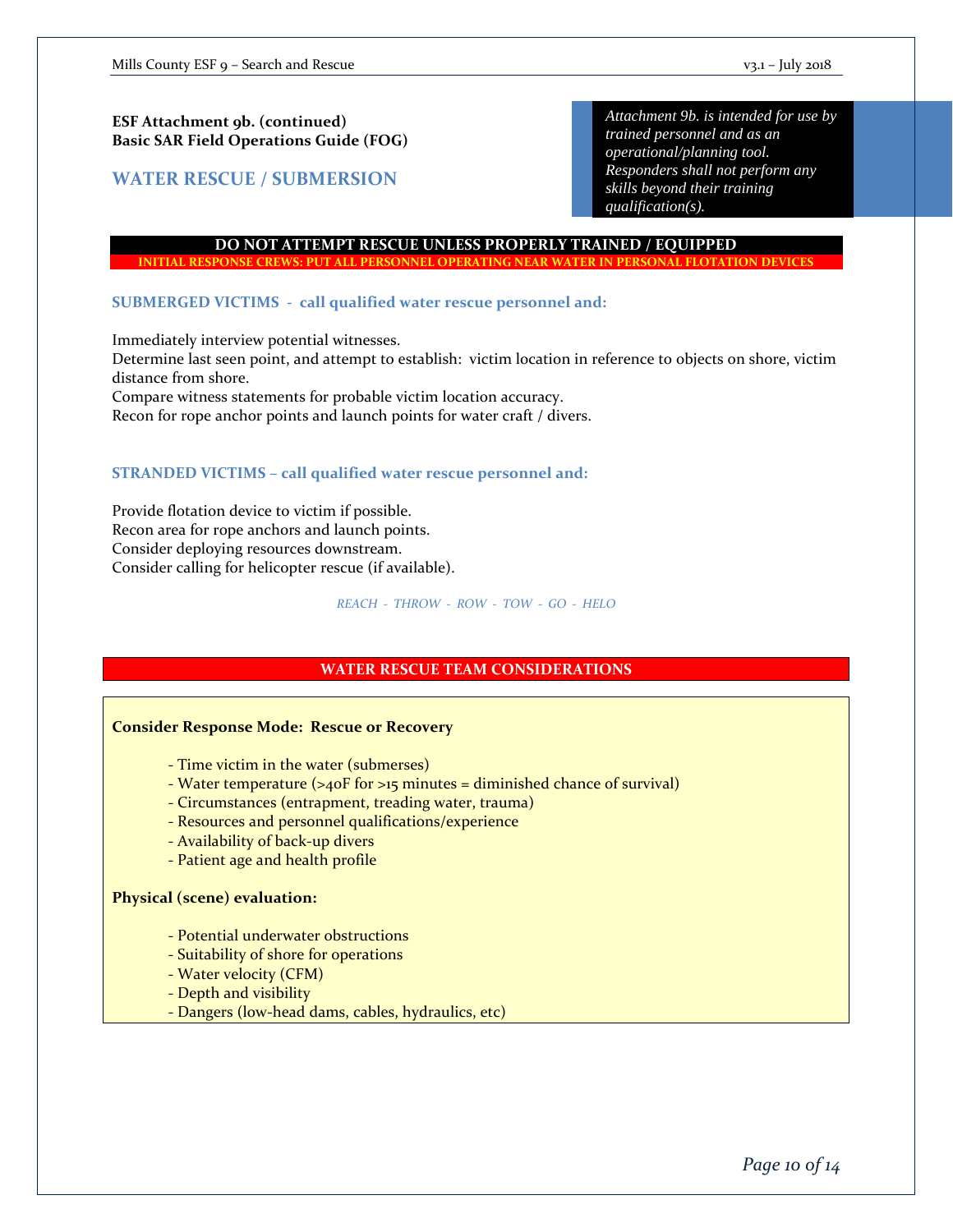## **ESF Attachment 9c. Structural Triage Marking System**

When at all possible and feasible, structures should be assessed for their integrity and safety before continued search and rescue operations are conducted. The use of SAR personnel trained to evaluate a structure or in cooperation with structural engineers, assessed structured should be marked using a common system throughout the county as follows.

If structural triage is conducted prior to full-scale search and rescue operations, structures shall be marked in the following manner.

**- Draw a 2' x 2' box at the entrance (or draw an arrow to indicate the entrance) of the compromised structure. Use orange spray paint or lumber crayon.**

**- Mark hazards and condition of building inside the box.** 



Structure is safe for SAR (minor damage, or structure is fully collapsed)



Structure is significantly damaged with some safe areas, but other areas which need to be shored up, or braced. Falling and collapse hazards need to be removed.



Structure is unsafe for SAR. May collapse suddenly.



Entrance is located in the direction of the arrow.



Hazardous material present (note type of material). Consult HazMat Team and co-operate at this location.

Write *time, date, specialist ID* outside the upper right portion of the box.

The example below illustrates a triaged structure with the following findings: Assessment conducted on April 16, 2010 at 1pm by Special Rescue Team 21. An arrow shows the location of the entrance to structure and that the structure may need shoring or bracing before continuing operations at this location.



**4/16/10 1300 HM-GASOLINE SPC RESC 21**

*Page 11 of 14*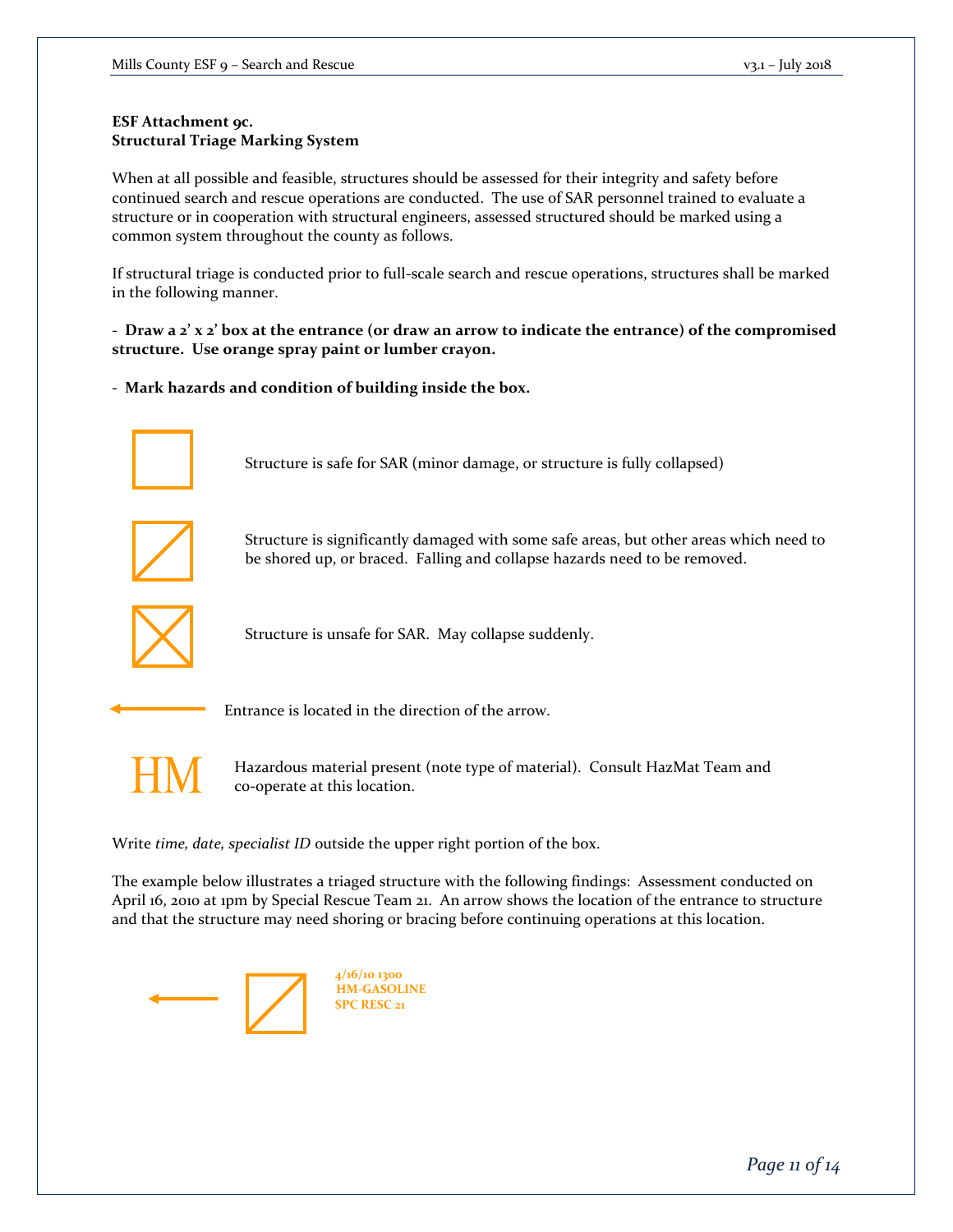### **ESF Attachment 9d. Search and Rescue Assessment Markings**

When search and rescue operations are conducted in response to an emergency or disaster, it is vital to efficiently utilize critical assets such as trained search and rescue personnel. Without a coordinated effort and common methodology, duplication of effort can lead to inefficient use of resources, ultimately delaying the ability to locate and treat victims of disaster.

When conducting search and rescue operations involving structures, all rescue teams deployed shall be briefed and instructed to utilize the following assessment markings.



**Single slash (2' long) indicates that a SAR Team is currently in the structure conducting operations.** 



**Cross/slash (2' x 2') indicates the SAR Team has left the structure/area.** 

**The following information shall be placed in the four quadrants of the cross/slash.**

| $draw$ an "x" or zero if there are no victims remaining) |  |
|----------------------------------------------------------|--|



**The example above indicates that SAR Task Force 1 left this property at 1pm on the 13th finding 2 deceased victims left in the building and noted that the steps to the 2nd floor were out. It is recommended to use "D" for deceased on markings and "L" for live as opposed to writing it out in the interest of the community and media attention.** 

**SAR Teams should avoid using orange spray paint as that will be reserved for structural triage operations (if conducted) and it would be recommended to utilize a different color for each operational period where active SAR operations will be conducted.**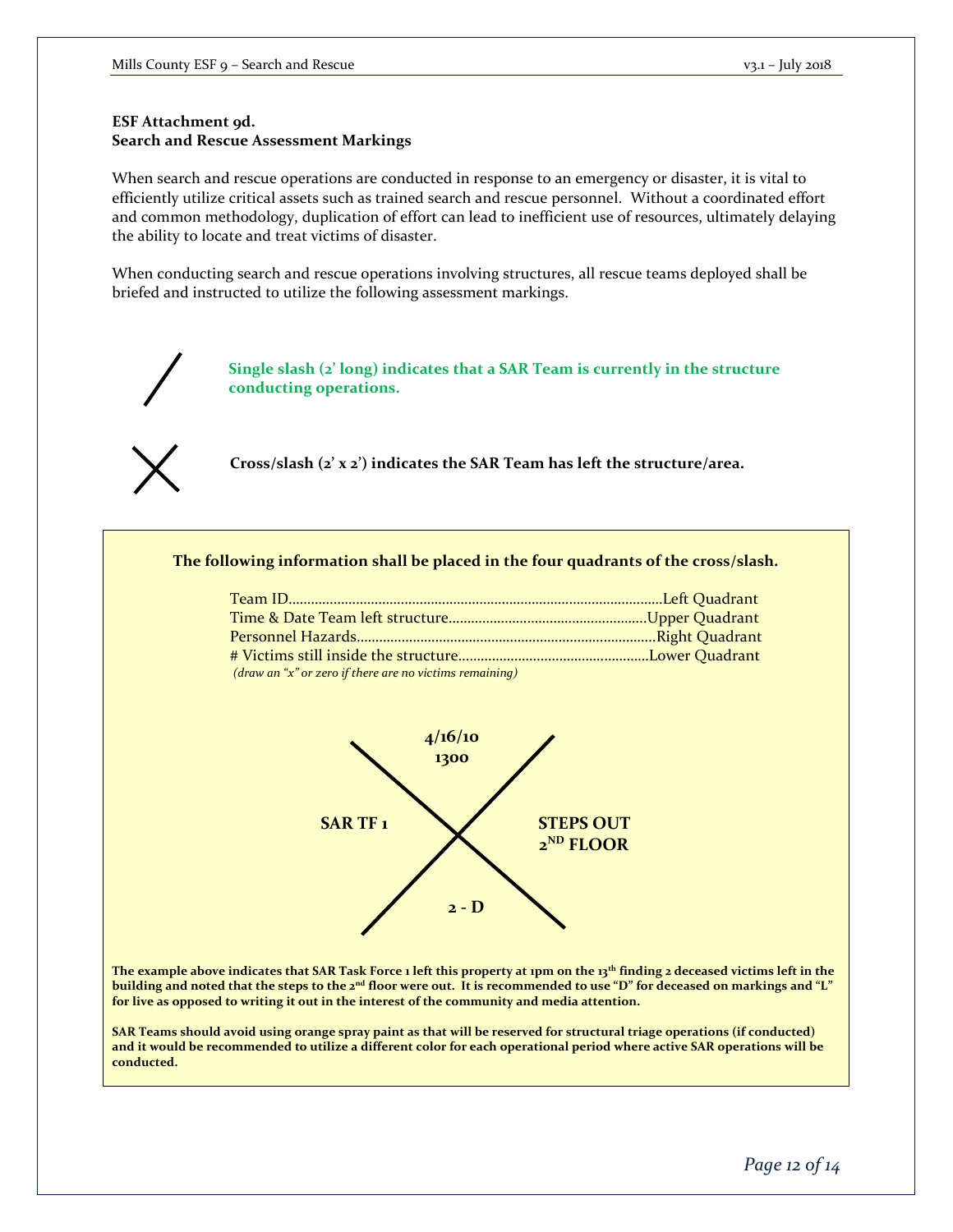**ESF Attachment 9e. MOUs with Water Search and Rescue Teams**

# *None at this time.*